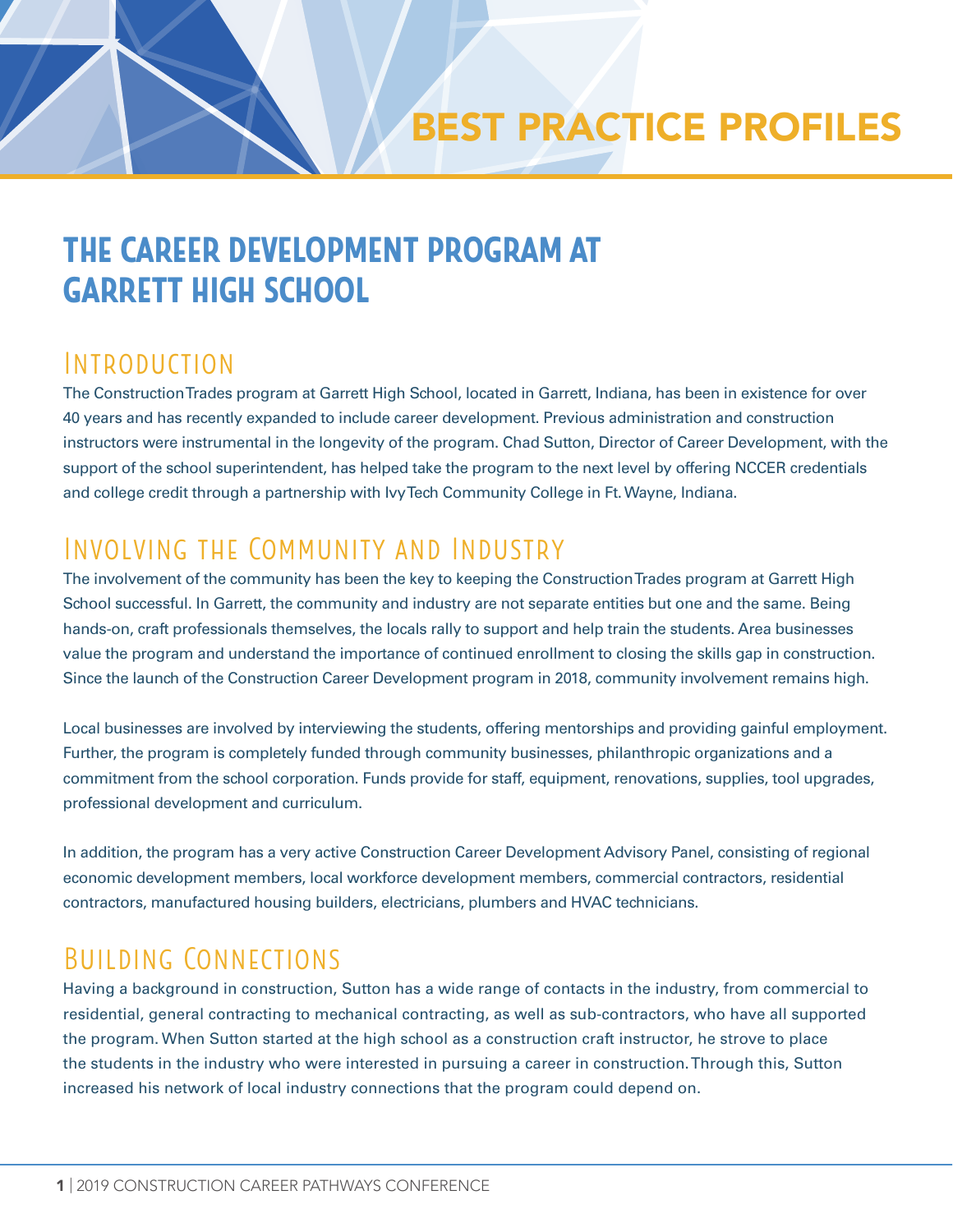## BEST PRACTICE PROFILES

Local associations have offered their support to the program as well, understanding the importance of training students in the industry. The Builders Association of Northeast Indiana (BANI), Home Builders Association of Ft. Wayne (HBA) and Building Contractors Association of Northeast Indiana (BCA) and their members have all been supportive.

#### TAKING IT TO THE NEXT LEVEL

One of the unique aspects of the Construction Career Development program is that it does not begin in high school or even middle school — the program starts in elementary school and encompasses fifth grade through 12th. The fifth-grade exploration class, dubbed the "construction class" by the students, offers an opportunity for the elementary class to build projects that they are able to take home. The Career Development Program will impact over 600 students from 5th through 12th in a corporation that has 1,700 total students.

Beyond the expansion of covering multiple grades is the program's commitment to academic integration. Many programs offer either one or the other — career and technical curriculum or academic curriculum. Garrett High School has combined the two to offer a more cohesive way of learning. Math and English are taught right beside NCCER Core modules. From 9th to 12th grade, the students study construction and manufacturing with their academic content integrated into hands-on work experiences. Because of the local businesses involved, the students focus on soft skills and career exploration, which they are able to practice in real life scenarios.

#### Higher Education

Garrett High School partners with Ivy Tech Community College in Ft. Wayne, which includes students earning college credit through dual enrollment and an instructor from the college teaching in the construction trades program. When a student graduates from the program, they will have earned a high school diploma, 22 college credits, a carpentry certificate and 10 NCCER credentials. They will also have gained lab experience and on-thejob training.

### Measuring Success

While in its infancy, the program's initial success and growth is a tribute to the passion of those who support it. The first graduating class was 10 students, seven of which were placed in industry positions directly out of school. The students were recognized for their hard work by their peers, teachers, local business owners and politicians during a signing day event at the high school.

The program is estimated to have between 35 – 40 students in each class over the next few years.